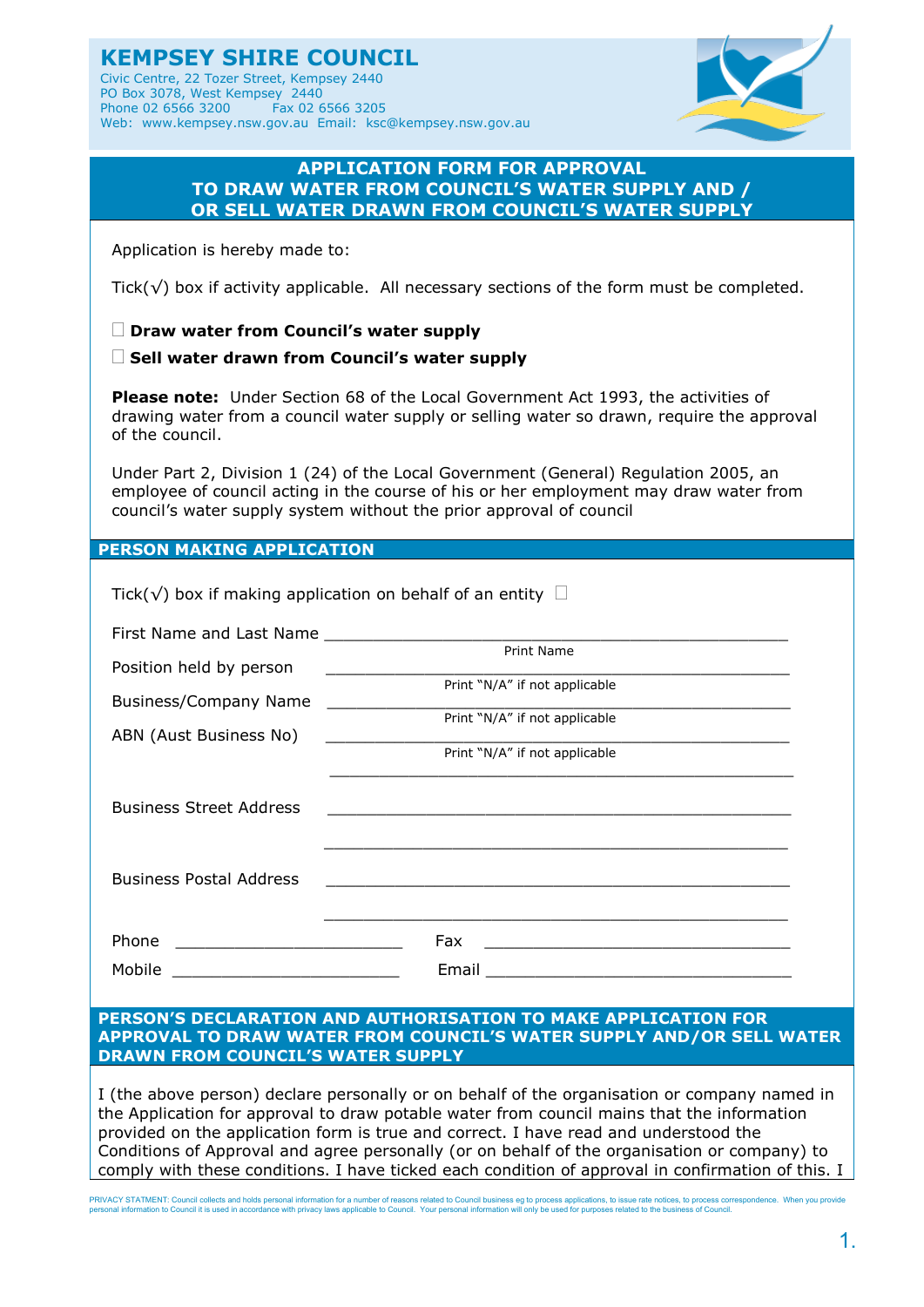agree personally or on behalf of the organisation or company that all fees and charges associated with the Approval will be paid. The intended use(s) of water to be drawn and/or to be sold is/are shown (below) on the application form. I am authorised to make this declaration on behalf of the stated entity.

The personal information that Council is collecting from me is personal information for the purposes of the Privacy and Personal Information Protection Act 1998. The information may only be made available through this or other relevant Acts and Regulations that may apply.

The intended recipients of the personal information are officers with the Council and/or agents or data service providers engaged by the Council. The supply of the information by me is voluntary and I understand that if I cannot provide or do not wish to provide the information sought, Council will be unable to process the application. Council is collecting this personal information from me in order to process this application. I understand that I may make application for access or amendment to information held by Council. I may also make a request that Council suppress my personal information from a public register. Council will consider any such application in accordance with the Act. Council is to be regarded as the agency that holds the information.

Person's Signature \_\_\_\_\_\_\_\_\_\_\_\_\_\_\_\_\_\_\_\_\_\_\_\_\_\_\_\_\_\_\_\_\_\_\_\_\_

Date of Application

### **INTENDED WATER SALES AND USAGE**

#### **NON-POTABLE USE**

| Tick( $\sqrt{}$ ) box if water<br>is to be used for:                                                                                                                                                                    | Tick( $\sqrt{}$ ) box if water<br>is to be <b>sold</b> for: |
|-------------------------------------------------------------------------------------------------------------------------------------------------------------------------------------------------------------------------|-------------------------------------------------------------|
|                                                                                                                                                                                                                         |                                                             |
|                                                                                                                                                                                                                         |                                                             |
|                                                                                                                                                                                                                         |                                                             |
| POTABLE (DRINKING WATER) AND/OR DOMESTIC USE                                                                                                                                                                            |                                                             |
| Tick( $\sqrt{}$ ) box if water<br>is to be used for:<br>$\Box$ Receptacles for human consumption (drinking) / amenity (hygiene) ___________                                                                             | Tick( $\sqrt{}$ ) box if water<br>is to be sold for:        |
|                                                                                                                                                                                                                         |                                                             |
| <b>Note:</b> Water is to be used efficiently, conserved and not wasted.<br>Cartage and delivery of water for drinking and/or domestic use are subject to special<br>conditions (refer Specific Conditions of Approval). |                                                             |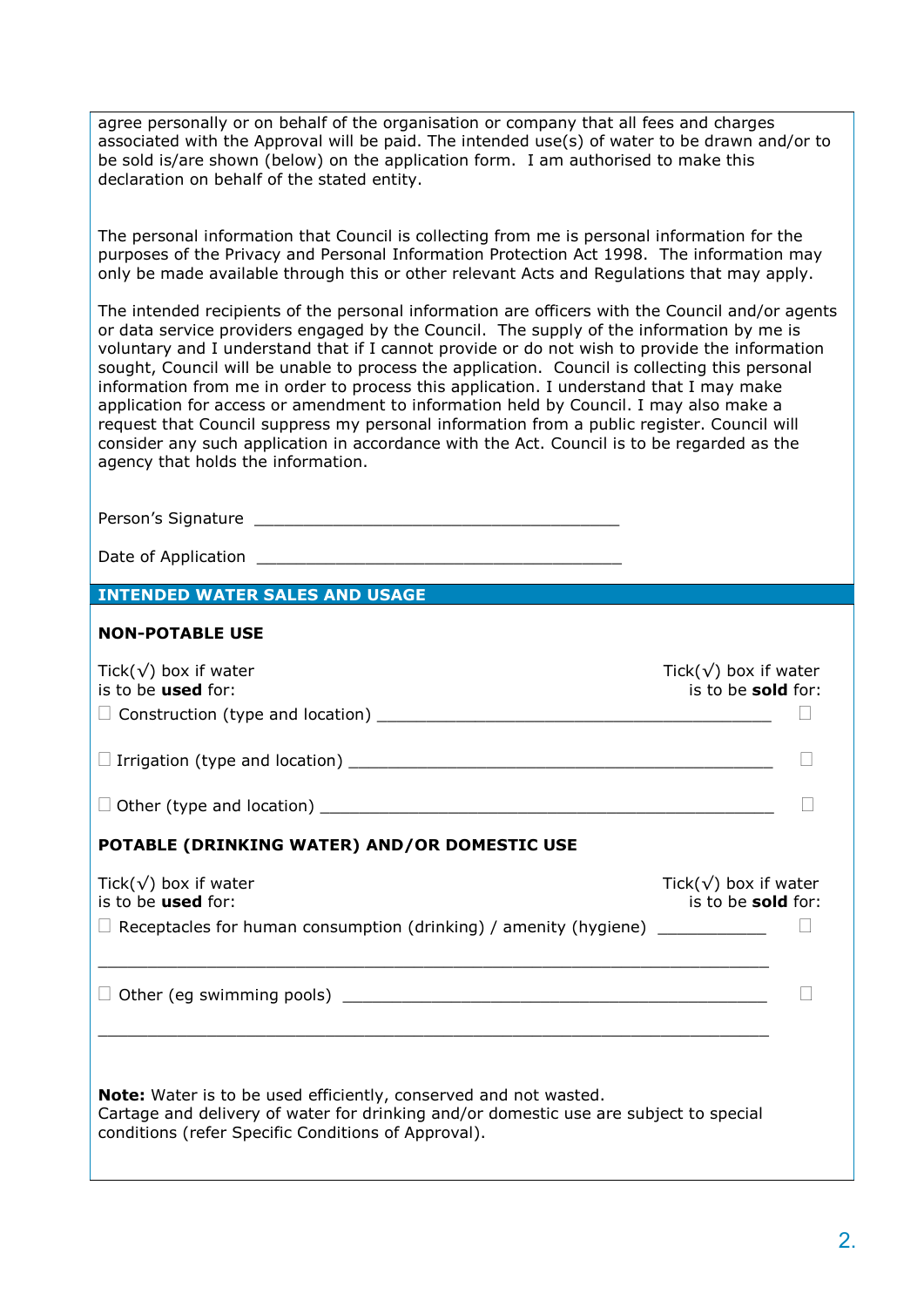# **VEHICLE / TANK DETAILS – ALL CARTERS**

The application and approval relate to nominated vehicles / tanks only.

| . .<br>. .                   |          |          |          |
|------------------------------|----------|----------|----------|
| <b>Registration Number</b>   | (1)      | (2)      | (3)      |
| <b>State of Registration</b> |          |          |          |
| <b>Registration Expiry</b>   |          |          |          |
| Make                         |          |          |          |
| Model                        |          |          |          |
| Owner                        |          |          |          |
| Owner's Address              |          |          |          |
|                              |          |          |          |
| Owner's Phone Nos.           |          |          |          |
|                              | (mobile) | (mobile) | (mobile) |
| Driver                       |          |          |          |
| Tank Volume                  |          |          |          |
| <b>Tank Type</b>             |          |          |          |
| <b>Tank Registration</b>     |          |          |          |
| <b>Stamp</b><br>Hose Type    |          |          |          |
| Vehicle Location             |          |          |          |
| Sanitisation Process         |          |          |          |
| (if any)                     |          |          |          |
|                              |          |          |          |
|                              |          |          |          |
|                              |          |          |          |
|                              |          |          |          |
|                              |          |          |          |
|                              |          |          |          |
|                              |          |          |          |
|                              |          |          |          |
|                              |          |          |          |
|                              |          |          |          |
|                              |          |          |          |
|                              |          |          |          |
|                              |          |          |          |
|                              |          |          |          |
|                              |          |          |          |
|                              |          |          |          |
|                              |          |          |          |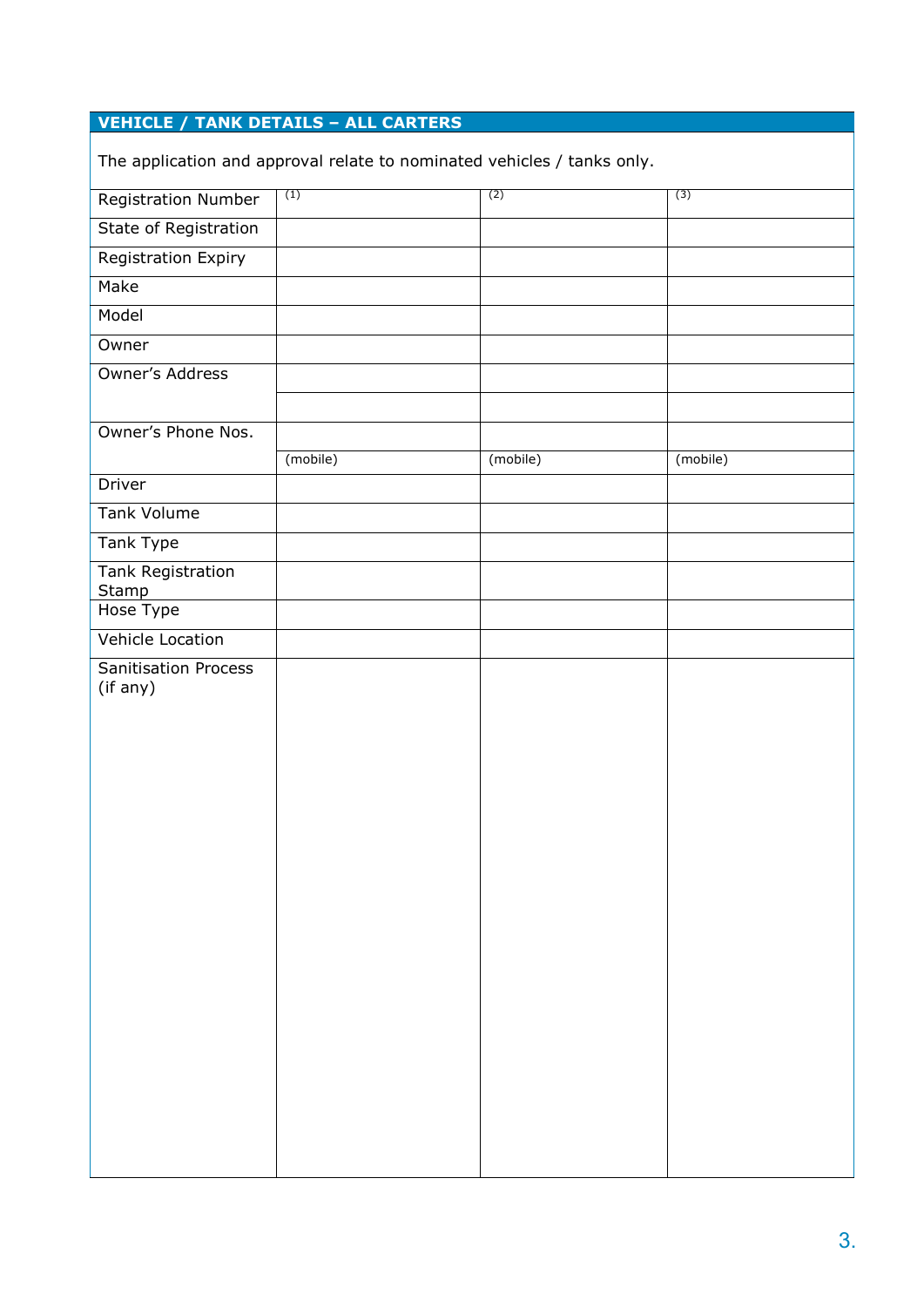## **WATER CARTING / TRANSPORT VEHICLES AND VESSELS CERTIFIED REPORT**

I certify that the nominated vehicle / vessel assemblage(s) is/are:

- Roadworthy and compliant with all relevant legislative and regulatory requirements
- Serviced in accordance with manufacturers' recommendations and specifications
- Free from structural, hydraulic, pneumatic and mechanical defects in all respects
- Fitted with all necessary, fully-operational safety, hazard and emergency equipment
- Suitable for intended, safe use.

Other comments relating to condition and/or suitability are as follows:-

## **Tick(√) box**

 $\Box$  Copy of registration certificate supplied.

Signature ………………………………………………………………………………………

## **INSPECTIONS AND INDUCTIONS**

## **ALL APPLICANTS**

Applicants must attend an induction session for the safe and correct operation of the designated automatic water filling stations.

No approval will be issued unless an induction has been successfully completed.

Phone Council's Customer First Centre on 02 6566 3200 to make an appointment.

### **APPLICANTS INTENDING TO CART/TRANSPORT WATER FOR DRINKING/DOMESTIC USE(S)**

Applicants must have the nominated vehicles and vessels inspected by Council's Environmental Health Co-ordinator prior to issue of an approval.

Phone Council's Customer First Centre on 02 6566 3200 to make an appointment.

## **FEE(S)**

Please refer to the Kempsey Shire Council website for updated fees and charges

| DATE PAID          | RECEIPT NO.   | REGISTER NO. | ACCESS CARD NO.       |
|--------------------|---------------|--------------|-----------------------|
| Application        | <b>AMOUNT</b> | <b>GST</b>   | TOTAL (STS)           |
| <b>QWHA</b>        |               |              |                       |
| Application        | <b>AMOUNT</b> | <b>GST</b>   | <b>TOTAL</b><br>(STS) |
| <b>QWHI</b>        |               |              |                       |
| <b>Water Sales</b> | <b>AMOUNT</b> |              | (NOG)                 |
| <b>QWHS</b>        |               |              |                       |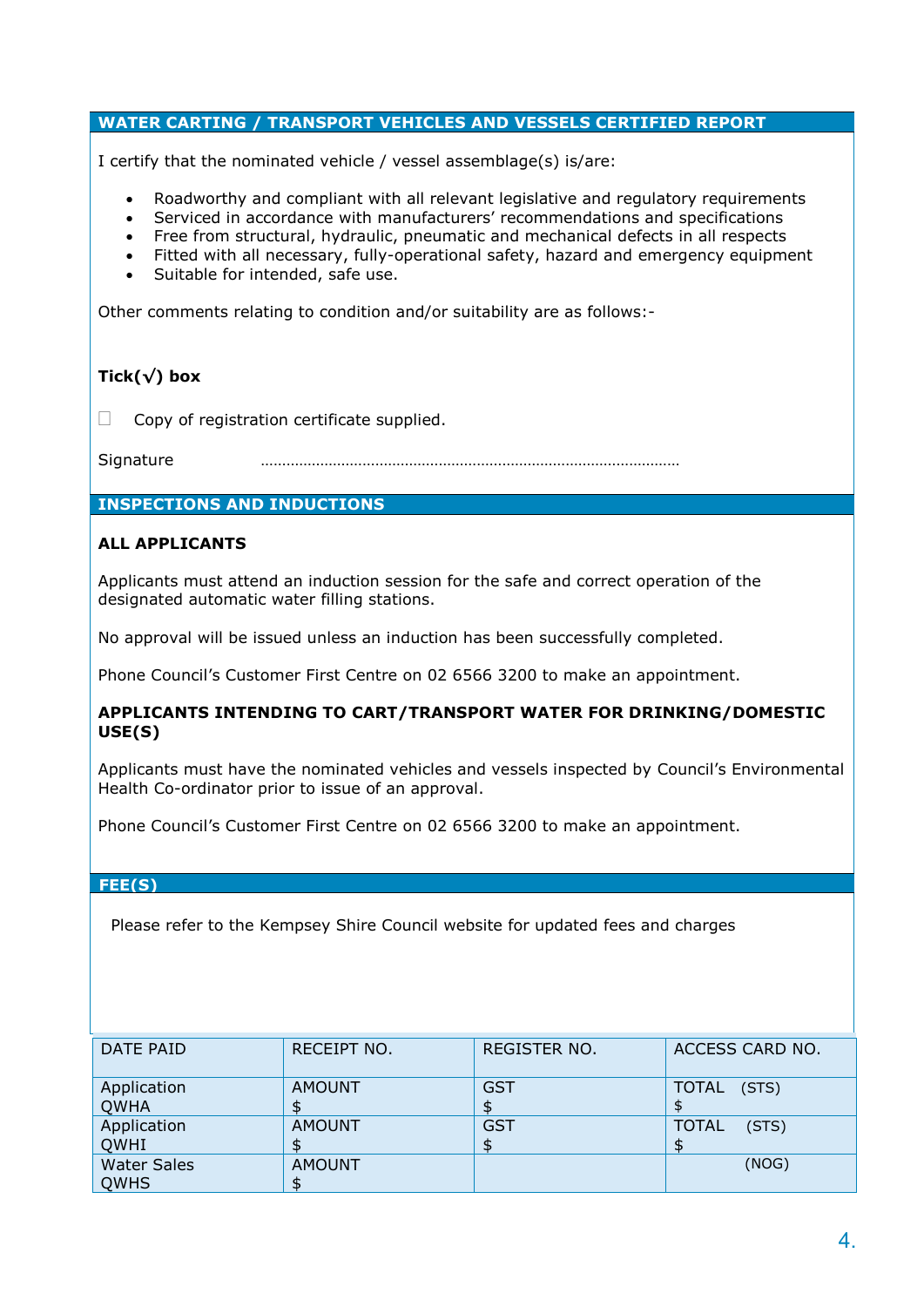# **CONDITIONS OF APPROVAL**

 $\mathbb{R}$  of  $\wedge$  boy confi

| General:         |                                                                                                                                                                                                                                                                                                                                                                                                                                                                                                                                                                                                                               | $Tick(\sqrt{})$ box confirming you<br>understand and agree |                   |  |
|------------------|-------------------------------------------------------------------------------------------------------------------------------------------------------------------------------------------------------------------------------------------------------------------------------------------------------------------------------------------------------------------------------------------------------------------------------------------------------------------------------------------------------------------------------------------------------------------------------------------------------------------------------|------------------------------------------------------------|-------------------|--|
| G1.              | The approved activity must be carried out in such ways at all times that it:<br>guarantees the PROTECTION AND PROMOTION OF PUBLIC HEALTH and<br>$\bullet$<br>PROTECTION OF THE ENVIRONMENT<br>does not adversely affect the SAFETY OF COUNCIL EMPLOYEES<br>$\bullet$<br>SAFEGUARDS COUNCIL's ASSETS at all times.<br>$\bullet$                                                                                                                                                                                                                                                                                                |                                                            | $(\sqrt{2})$      |  |
| G2.              | The approved activity must be carried out in a compliant way (at all times and<br>in all respects) with all relevant standards, laws and requirements, and<br>conditions as set out in the approval.                                                                                                                                                                                                                                                                                                                                                                                                                          |                                                            | $\Box$            |  |
| G3.              | The approval holder is fully responsible for carrying out the approved activity<br>and cannot devolve or reassign the approval to any other person or vehicle<br>other than nominated on the approval. As such, the Approval Holder retains<br>full responsibility for the activity despite any utilisation of employees,<br>subcontractors, agents, representatives or others in the operation of same.                                                                                                                                                                                                                      |                                                            | $\vert \ \ \vert$ |  |
|                  | It is the approval holder's responsibility to ensure compliance with all<br>conditions of approval at all times irrespective of any pending inspections,<br>assessments, reviews or revisions of approval to be carried out by Council in<br>connection with the approval.                                                                                                                                                                                                                                                                                                                                                    |                                                            |                   |  |
| G4.              | The approval holder must ensure currency of the information provided to<br>Council in the Application and relevant information shown on the Approval.<br>The approval holder must immediately advise Council of any changes relevant<br>to the approval. The approval holder must not continue the approved activity<br>until such time as Council has issued a modification of the approval following<br>receipt of an application for the modification or Council has advised that the<br>activity may continue without such an application / approval (Council<br>determines that, in its opinion, the changes are minor). |                                                            |                   |  |
| G5.              | Issue of a notice of approval constitutes a permit to carry out the activity or<br>activities endorsed thereon.                                                                                                                                                                                                                                                                                                                                                                                                                                                                                                               |                                                            | Г                 |  |
| G6.              | The approval holder is responsible for renewal of a lapsed approval if so<br>required.                                                                                                                                                                                                                                                                                                                                                                                                                                                                                                                                        |                                                            |                   |  |
| <b>Specific:</b> |                                                                                                                                                                                                                                                                                                                                                                                                                                                                                                                                                                                                                               |                                                            |                   |  |
| S1:              | Unless otherwise authorised, water may only be drawn from Council's<br>designated, automatic, water filling stations using a registered access card that<br>is issued to the approval holder at the time of Council giving the Approval                                                                                                                                                                                                                                                                                                                                                                                       |                                                            |                   |  |
| S2:              | Council does not guarantee the availability of supply water at all times and<br>reserves the right to control and/or restrict and/or stop the usage of water in<br>times of crisis or drought or where adverse effects on other consumers may<br>occur. Alterations to approvals under these circumstances are entirely at the<br>discretion of Council.                                                                                                                                                                                                                                                                      |                                                            |                   |  |
| S3:              | The approval holder will be inducted in the operation of the designated                                                                                                                                                                                                                                                                                                                                                                                                                                                                                                                                                       |                                                            |                   |  |

automatic filling stations as per Job Safety Analysis No. WS 93 " (copies of which are attached). The approval holder must have safe work statements and systems for the operation of the approval holder's plant and equipment.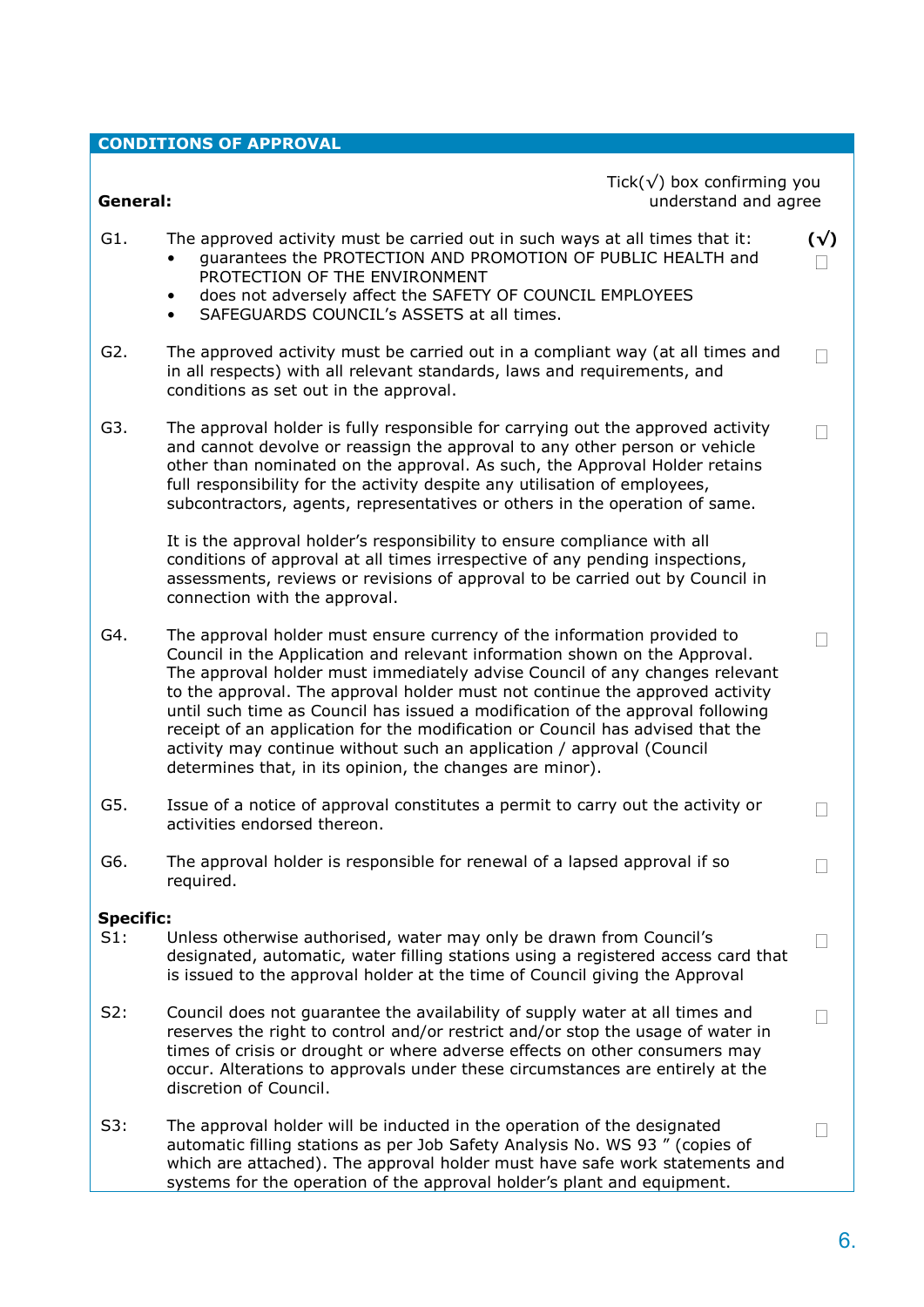| S4: | The approval holder must ensure that the relevant water cartage forms are<br>completed, that the details supplied remain current and that the cartage plant,<br>apparatus, equipment and associated operational methods are at all times<br>compliant with all relevant codes, standards and legislation (including OH&S).<br>Evidence to this effect must be supplied if requested by Council and Council<br>may conduct tests and inspections of confirmation at any time. |  |
|-----|------------------------------------------------------------------------------------------------------------------------------------------------------------------------------------------------------------------------------------------------------------------------------------------------------------------------------------------------------------------------------------------------------------------------------------------------------------------------------|--|
| S5: | Vessels used on vehicles to cart water must have an aperture that is large<br>enough to enable easy inspection of the interior and thorough cleaning of the<br>interior and the cover of the aperture must be of a kind that is able to be kept<br>thoroughly clean.                                                                                                                                                                                                         |  |
| S6: | It is the responsibility of the approval holder to use safe work practices and to<br>comply with all relevant laws and regulations including local laws. When<br>working on or near roads the hirer will abide by all guidelines laid down in the<br>current standards/codes relevant.                                                                                                                                                                                       |  |
| S7: | An approval holder approved to cart potable water that is intended, or has the<br>potential to be used for human consumption must comply with the relevant<br>sections of the Food Act 2003 and the Food Standards Code including the<br>maintenance of equipment and transport vehicles in a fit-for-purpose, clean<br>and sanitary condition, compliant labelling and the compliant handling of the<br>drinking water.                                                     |  |
| S8: | The operation of water carting vehicles supplying water for drinking and/or<br>domestic use must be carried out in accordance with the following<br>requirements and other relevant legislative requirements prevailing at any<br>time:                                                                                                                                                                                                                                      |  |
|     | Water tanks and hoses etc must comply with the specifications set out in<br>$\bullet$<br>the Safe Food Australia Guide to the Food Safety Standards 3.2.2, Division<br>5 - cleaning, sanitizing and maintenance (clauses 19 to 21).                                                                                                                                                                                                                                          |  |
|     | Vehicles must be kept in a clean and sanitary condition.<br>$\bullet$                                                                                                                                                                                                                                                                                                                                                                                                        |  |
|     | Water must be chlorinated prior to carting to ensure the safety of the<br>supply.                                                                                                                                                                                                                                                                                                                                                                                            |  |
|     | An adequate chlorine residual up to the point of supply to consumers must<br>be maintained.                                                                                                                                                                                                                                                                                                                                                                                  |  |
|     | Water tanks must be used for the transport of potable water only and<br>$\bullet$<br>hoses/fittings must be used for transfer of potable water only.                                                                                                                                                                                                                                                                                                                         |  |
|     | Tanks constructed of high carbon alloy steel must be coated or lined with a<br>$\bullet$<br>material that complies with AS/NZS 4020:1999 (Products for use in<br>contact with drinking water).                                                                                                                                                                                                                                                                               |  |
|     | The vehicle, tank and apparatus must be submitted once every twelve<br>$\bullet$<br>months for inspection by Council.                                                                                                                                                                                                                                                                                                                                                        |  |
|     | Hoses must be made of food grade material.<br>$\bullet$                                                                                                                                                                                                                                                                                                                                                                                                                      |  |
|     | Hoses and fittings must be capped or stored in a dust proof container<br>during transport or when not being used.                                                                                                                                                                                                                                                                                                                                                            |  |